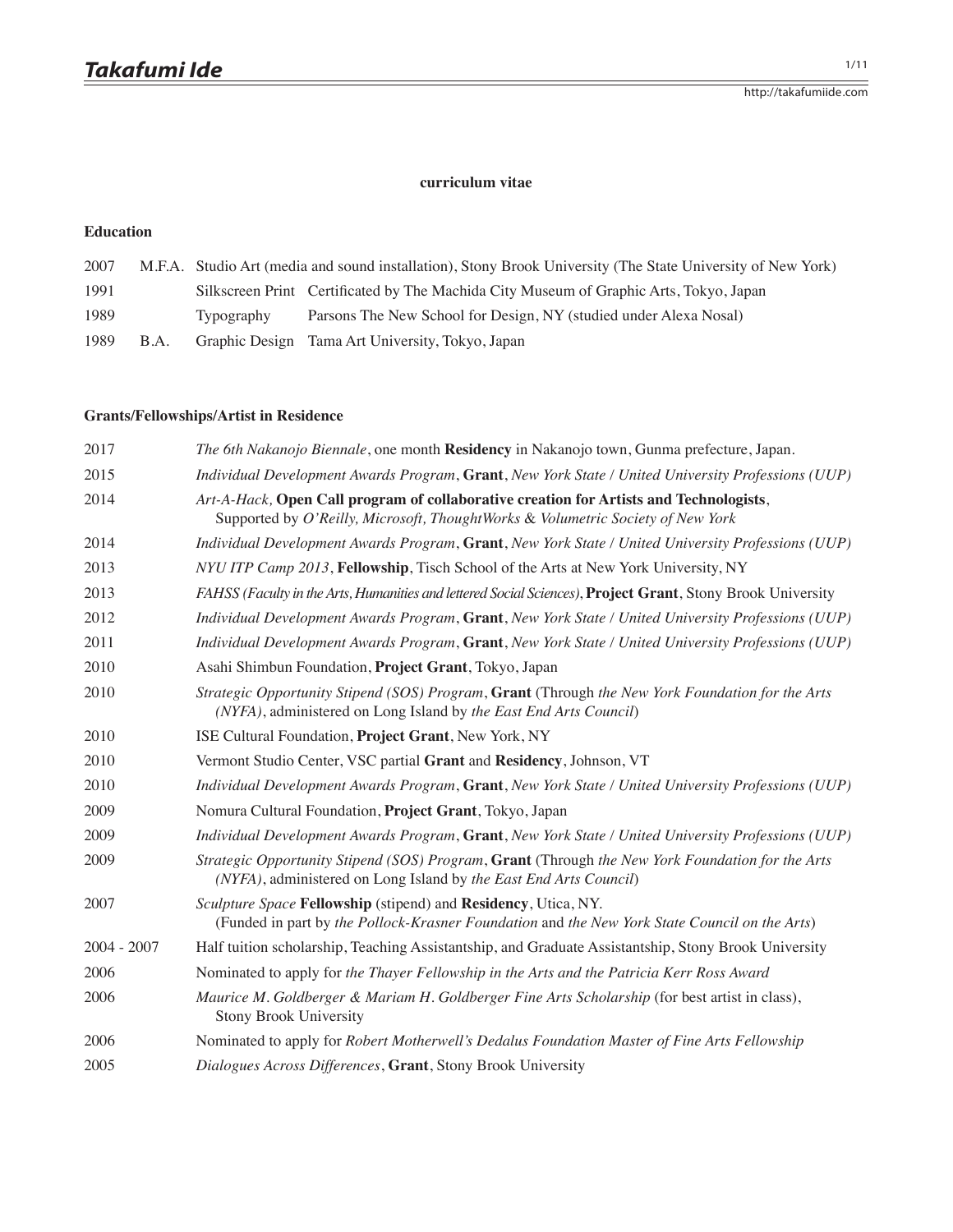# **Awards**

| 2015 | Art Olympia 2015, <b>Honorable Mention</b> , Toshima City Government Building,<br>Tokyo, Japan (drawing on archival printed paper) < http://artolympia.jp/enart/exhibition-A.html > |
|------|-------------------------------------------------------------------------------------------------------------------------------------------------------------------------------------|
| 2012 | <i>IV Tallinn Drawing Triennial 2012</i> , <b>Honorable Mention</b> (certificate), Tallinn, Estonia (drawing)                                                                       |
| 2009 | Alpan International 2009, Best of Show, Alpan Gallery, Huntington, NY (light/sound sculpture)                                                                                       |
| 2007 | Art Student Exhibition Summer 2007,                                                                                                                                                 |

- **Lynn Gumpert Juror Award**, ISE Cultural Foundation Gallery, Soho, NY (light/sound sculpture)
- *Provost's Annual Art Incentive 2005*, **First Prize**, Stony Brook University (sculptural painting)
- *Asahi Shimbun International / TV-CM competition*, **Best Film**, Asahi Shimbun International, NY (3D-CG animation)
- *3-Dimensional Illustrators Awards Show*, **Bronze Award**, NY (mixed media/sculpture)
- *3-Dimensional Art Directors & Illustrators Awards Show*, **Silver Award**, NY (mixed media/sculpture)
- *Object Tokyo Exhibition*, **Shinichi Nakazawa Juror Award**, Tokyo, Japan (mixed media/sculpture)(catalogue)
- *Object Tokyo Exhibition*, **Bonny Colart/Liquitex Sponsor Award**, Tokyo, Japan (mixed media/sculpture)(catalogue)
- *The 2nd From A the Art JAPAN*, **2nd place**, Tokyo, Japan (mixed media/sculpture)(catalogue)
- *ISHII Award Typeface Competition*, **4th place**, Tokyo, Japan (type face design)(catalogue)
- *Object Tokyo Exhibition*, **Encouraging Prize**, Tokyo, Japan (mixed media/sculpture)(catalogue)
- *The 8th Nippon Graphic Exhibition*, **3rd place**, Tokyo, Japan (mixed media/painting)(catalogue)

**Juried Exhibitions** (\*Solo Exhibition marked by asterisk)

- *The 6th Nakanojo Biennale*, Nakanojo town, Gunma prefecture, Japan. < http://nakanojo-biennale.com/english >
- *New York Electroacoustic Music Festival 2016*, Abrons Arts Center, NY (interactive sound installation, *debacle, 2015*)
- *Art Olympia 2015*, Toshima City Government Building, Tokyo, Japan (drawing on archival printed paper) artworks were selected among 4,200 submissions from all over the world < http:// http://artolympia.jp/enart/ >
- *IAM Pocket Sized*, Islip Art Museum, East Islip, NY (drawing/graphite on handmade paper) Juror/Curator: Rhonda Cooper
- *Long Island Biennial 2014*, (*pigmented inkjet print*; 8/16 11/30, 2014) The Heckscher Museum of Art, Huntington, NY Jurors: Dan Christoffel, Artist-in-Residence, Adjunct Professor, Long Island University, C.W. Post Campus Renato Danese, Danese Corey, NY Helen A. Harrison, Director, Pollock-Krasner House and Study Center, East Hampton, NY
	-
- *IV Tallinn Drawing Triennial 2012*, Tallinn, Estonia (drawing)
- *Made in New York 2012*, Schweinfurth Memorial Art Center, Auburn, NY Jurors: Richard Kegler, founder and lead designer at P22 type foundry in Buffalo, NY Sydney Waller, art consultant, curator, and past director of Sculpture Space in Utica, NY
- \**observe,* Sunroom Project Program (stipend), Glyndor Gallery, Wave Hill, Bronx, NY
- \**decipher*, Dove Gallery in the Second Street Gallery, Charlottesville, VA (Supported by Nomura Cultural Foundation and sponsored by the David Greenwalt Charitable Trust.)
- *Mapping Memories*, Beili Liu and Takafumi Ide, (two-person exhibition) Castle Gallery, The College of New Rochelle, New Rochelle, NY (Supported by Nomura Cultural Foundation.)
- *Alpan International 2009*, Alpan Gallery, Huntington, NY (*generate*, light and sound sculpture)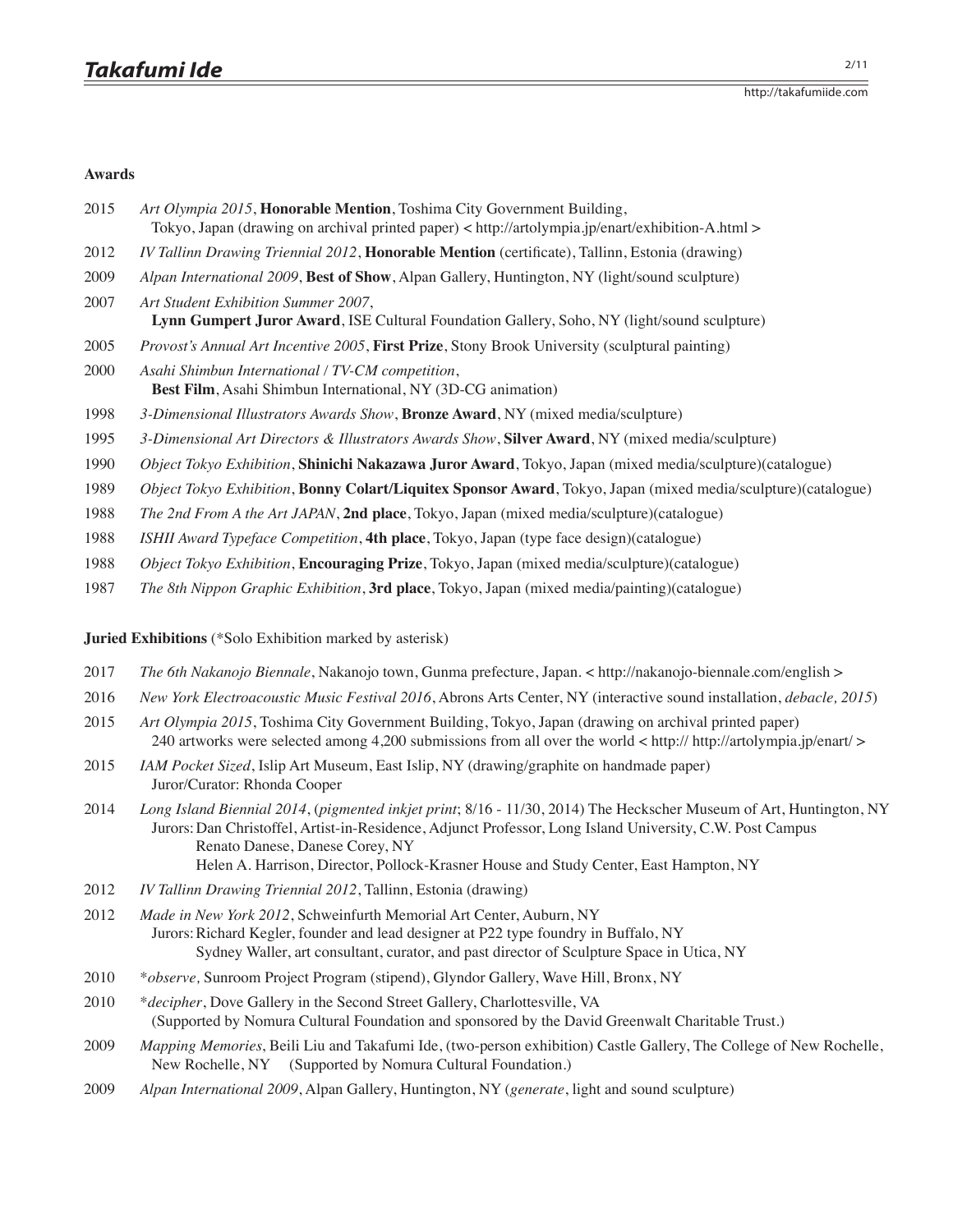# **Juried Exhibitions** (continued)

| 2009 | *propagate: a light/sound installation, Hartnett Gallery,<br>University of Rochester (16 channels light / surround sound installation)                                                                                                                                                                                           |
|------|----------------------------------------------------------------------------------------------------------------------------------------------------------------------------------------------------------------------------------------------------------------------------------------------------------------------------------|
| 2008 | In Residence: Recent Projects From Sculpture Space,<br>Elizabeth Foundation of the Arts, New York, NY (light/sound installation)<br>Curated by a distinguished curatorial team. Artists and works affiliated with the Sculpture Space Residency<br>Program. EFA Project Space is a Program of Elizabeth Foundation for the Arts. |
| 2007 | Projects '07, The Carriage House at Islip Art Museum, East Islip, NY (3 channels light / sound installation)(catalogue)                                                                                                                                                                                                          |
| 2006 | SUNY Student Fall Exhibit, 2006, SUNY Plaza, Albany, NY (digital print)                                                                                                                                                                                                                                                          |
| 2005 | Boats, Islip Art Museum, East Islip, NY (mixed media/sculpture)                                                                                                                                                                                                                                                                  |
| 2004 | Pork Barrel: Observations of the American Experience, Tower Fine Arts Gallery, SUNY Brockport (digital print)                                                                                                                                                                                                                    |
| 2003 | Noah's Ark, Islip Art Museum, East Islip, NY (painting)                                                                                                                                                                                                                                                                          |
| 2002 | Copy Cat, Islip Art Museum, East Islip, NY (mixed media/sculpture/installation)                                                                                                                                                                                                                                                  |
| 2002 | Prevailing Human Spirit, Society of Illustrators Museum of Illustration, New York, NY (mixed media/painting)                                                                                                                                                                                                                     |
| 2001 | Coney Island Underground Short Film Festival 2001, Coney Island, NY (short film/video)(web catalogue)                                                                                                                                                                                                                            |
| 1998 | Philip Morris Art Awards, Tokyo International Forum, Tokyo, Japan (mixed media/sculpture/installation)(catalogue)                                                                                                                                                                                                                |
| 1998 | 3-Dimensional Illustrators Awards Show, New York, NY (mixed media/sculpture)                                                                                                                                                                                                                                                     |
| 1995 | Art on the Net 1995 competition, The Machida City Museum of Graphic Arts in Tokyo, Japan (web catalogue)                                                                                                                                                                                                                         |
| 1995 | 3-Dimensional Art Directors & Illustrators Awards Show, Art Directors Club New York, NY (mixed media/sculpture)                                                                                                                                                                                                                  |
| 1992 | Tokyo Urbanart Competition 1992, Parco Gallery, Tokyo, Japan (mixed media/sculpture)(catalogue)                                                                                                                                                                                                                                  |
| 1991 | Object Tokyo Exhibition, Parco Gallery, Tokyo, Japan (mixed media/sculpture)(catalogue)                                                                                                                                                                                                                                          |
| 1990 | Object Tokyo Exhibition, Parco Gallery, Tokyo, Japan (mixed media/sculpture)(catalogue)                                                                                                                                                                                                                                          |
| 1989 | '89 Japan Art & Culture Association Exhibition, Tokyo, Japan (mixed media/painting)(catalogue)                                                                                                                                                                                                                                   |
| 1989 | World Design Exposition'89, Design KESSAKU Competition, Nagoya, Japan (mixed media/sculpture)                                                                                                                                                                                                                                    |
| 1989 | Object Tokyo Exhibition, Parco Gallery, Tokyo, Japan (mixed media/sculpture)(catalogue)                                                                                                                                                                                                                                          |
| 1988 | Japan Contemporary Art Association (JCAA) Exhibition in U.S.A., Los Angels, CA (mixed media/painting)                                                                                                                                                                                                                            |
| 1988 | The 2nd From A the Art JAPAN, Tokyo, Japan (mixed media/sculpture)(catalogue)                                                                                                                                                                                                                                                    |
| 1988 | ISHII Award Typeface Competition, Ito-ya Gallery, Tokyo, Japan (type face design)(catalogue)                                                                                                                                                                                                                                     |
| 1988 | Object Tokyo Exhibition, Parco Gallery, Tokyo, Japan (mixed media/sculpture)(catalogue)                                                                                                                                                                                                                                          |
| 1987 | The 8th Nippon Graphic Exhibition, Parco Gallery, Tokyo, Japan (mixed media/painting)(catalogue)                                                                                                                                                                                                                                 |
|      | Solo Exhibitions (*invitational shows marked by asterisk)                                                                                                                                                                                                                                                                        |
| 2011 | *Takafumi Ide solo exhibition, The Gallery, Onondaga Community College, Syracuse, NY (drawing installation)                                                                                                                                                                                                                      |
| 2010 | *Takafumi Ide / Life is fleeting; therefore, life is beautiful (propagate,<br>generate, reverberate, and escalate), AC Institute, New York, NY (multi-channels light / surround sound installation)                                                                                                                              |
| 2010 | *Emotional Echo: Separation (crossroads, breathe, and transpose),<br>ISE Art Gallery, ISE Cultural Foundation, New York, NY (8 channels light / sound installation, and others)                                                                                                                                                  |

 *propagate: a light/sound installation*, MFA Thesis Solo show, Lawrence Alloway Memorial Gallery, Stony Brook University (16 channels light / surround sound installation)

- *Revive: an interactive installation*, Lawrence Alloway Memorial Gallery, Stony Brook University (2 video projectors and quad surround sound installation)
- *Halcyon* and *Harboring*, Charles B. Wang Center, Stony Brook University (mixed media/sculpture/installation)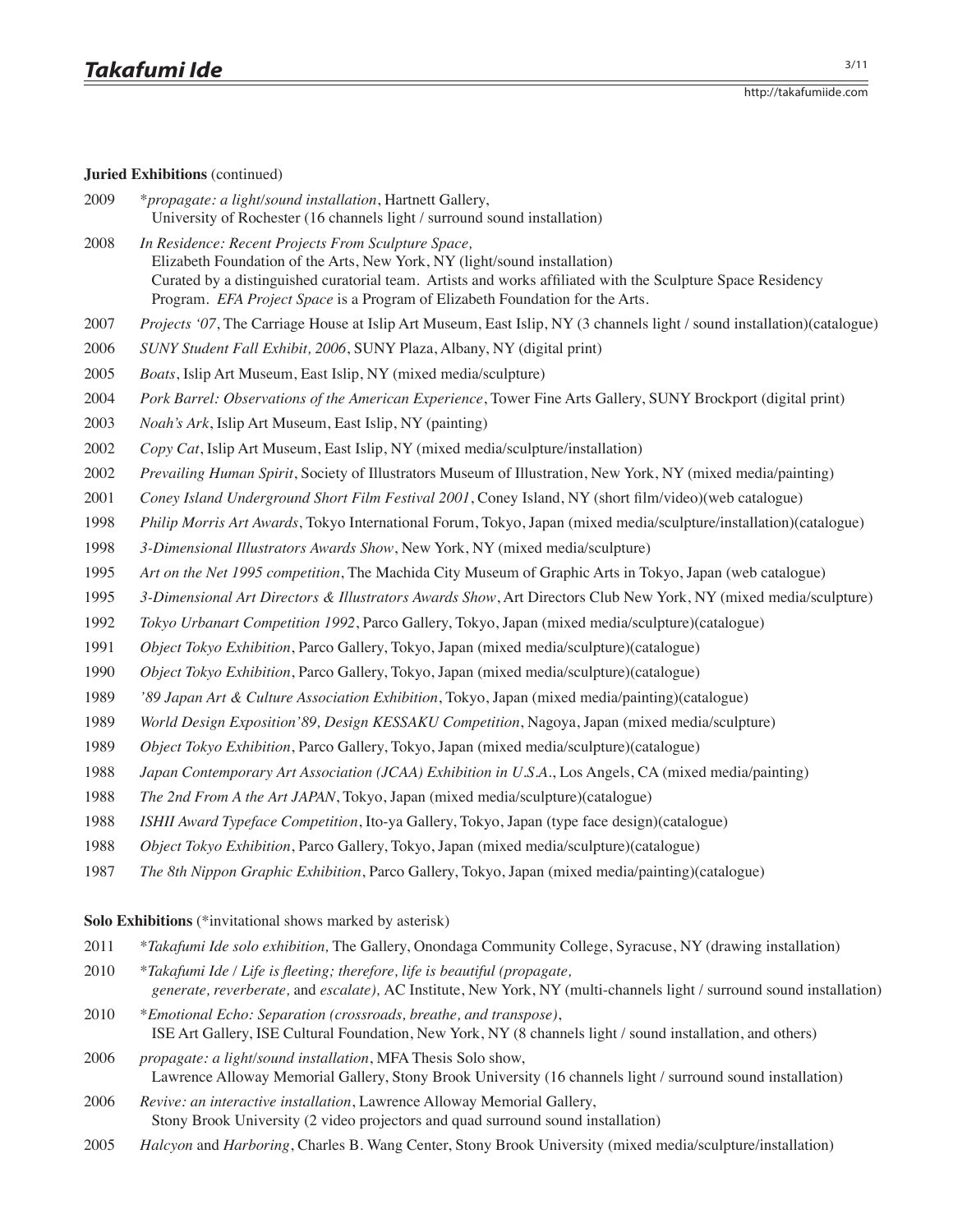# **Solo Exhibitions** (continued)

- 1997 \**Welcome to my ROOM IV CUENCA*, Futaba Gallery, Tokyo, Japan (mixed media/sculpture/installation)(half commission)
- 1996 \**Like Soft Wind, Like Through Clear Water*, 4C Open Space, Tokyo, Japan (installation)
- 1995 *la chambre*, Gallery House MAYA, Tokyo, Japan (mixed media/sculpture)
- 1995 \**Iron Objects*, Gallery Maripoza, Tokyo, Japan (mixed media/sculpture/installation)
- 1993 \**Welcome to my ROOM III POTSDAM*, Gallery Maripoza, Tokyo, Japan (mixed media/sculpture/installation)
- 1992 *Welcome to my ROOM II FRENCH QUARTER*, Futaba Gallery, Tokyo, Japan (mixed media/sculpture/installation)
- 1992 *Welcome to my ROOM in NEW YORK*, Kobayashi Gallery, Tokyo, Japan (mixed media/sculpture/installation)
- 1990 \**A Month of Takafumi IDE*, Pashu Labo, Tokyo, Japan (sculpture/three dimensional illustration)
- 1990 *3days in New York*, Apartment in Chelsea, NY (lithograph/mixed media/sculpture)
- 1988 *Takafumi IDE Work Two Weeks*, Gallery Art Wad's, Tokyo, Japan (painting/mixed media/sculpture)

**Selected Group Exhibitions** (\*invitational shows marked by asterisk)

- 2017 \**Call and Response*, presented in honor of the tenth anniversary of the Sunroom Project Program (stipend), Glyndor Gallery, Wave Hill, Bronx, NY
- 2016 \**Light, Form, and Symbol*, WAH Center (Williamsburg Art & Historical Center), Brooklyn, NY Curated By Jonathan Judd. Participating Artists: CHIKA, Rachel Chatham, Yun-Woo Choi, Sunil Garg, Takafumi Ide, Cornelia Jensen, Mieko Mitachi, William Norton, Carol Salmanson, Kirsten Kay Thoen, Andrea Wolf, Natalia Zubko.
- 2016 *Synaesthesia Playground*, Spectrum NYC, New York, NY Work with Jocelyn Ho, artistic director, composer, pianist; Daniel Weymouth, composer; Sidney Boquiren, composer; Andrew Batt-Rawden, composer; Celeste Oram, composer and multimedia artist; Anne Sophie Andersen, composer. Nobuho Nagasawa, visual artist; Takafumi Ide, visual artist; Bopha Hul and Troy Arnold, fashion designers. Drew and Al Petersen, software engineers; Pierre Depaz, software engineer; Ben Hinchley, software engineer.
- 2015 *Faculty Exhibition 2015*, Paul W. Zucaire Gallery, Stony Brook, NY (interactive sound installation, *debacle*)
- 2015 \**World Maker Faire New York 2015*, participated with a project "3D & Glitch Viewer w/O-Air" Work with Koji Kanao. Supported by Olympus Japan and Open Platform Camera community.
- 2014 *Gratitude NYC 2014*, participated with an interactive VR gaming project "WobbleWonder" a collaboration with Martha Hipley, Sophi Kravitz, Adelle Lin.
- 2014 \**World Maker Faire New York 2014*, participated with an interactive VR gaming project "WobbleWonder" a collaboration with Martha Hipley, Sophi Kravitz, Adelle Lin.
- 2012 \**BIG QUEENS DRAWING SHOW*, William P. Miller Jr. Gallery, Jamaica Center for Arts & Learning, Queens, NY
- 2012 \**IV Tallinn Drawing Triennial 2012, Dialogue; Voice of Drawing*, Vabaduse gallery/Cellar hall of the gallery of Design and Architecture, Tallinn, Estonia. Curator: Loit Joekalda, The exhibition includes works by Peeter Allik (Estonia), Darta Hofmane (Latvia), Takafumi Ide (Japan), Andrus Kasemaa (Estonia), Evelyn Kawiti (New Zealand), Anna Litvinova (Estonia), Matti Pärk (Estonia), Illimar Paul (Estonia), Anu Purre (Estonia), Uno Roosvalt (Estonia), Tomiyuki Sakuta (Japan), Nadezhda Tchernobayeva (Estonia), Klavs Uspacieris (Latvia)
- 2010 *Faculty Exhibition 2010*, University Art Gallery, Stony Brook, NY (light/sound installation, *decipher*)
- 2010 \**gro{o}ve*, Student Activities Center Gallery, Stony Brook, NY (binaural sonic art, *metamorphose I* )
- 2009 \**Young Artists Exhibition*, Tamada Projects Temporary Contemporary, ISE Cultural Foundation Tokyo, Japan (light and object sculpture, *breathe*)
- 2009 *SUNY ART Faculty Exhibition,* State University Plaza Gallery, Albany, NY (Archival digital Print, *reverberate*)
- 2009 \**MFA Alumni Exhibition*, Student Activities Center Gallery, Stony Brook, NY (light and object sculpture, *breathe*)
- 2009 *Faculty Show 2009*, Maurice N. Flecker Memorial Gallery, Suffolk County Community College, Selden, NY (Computer graphic illustration for *Car Graphic* magazine, Japan)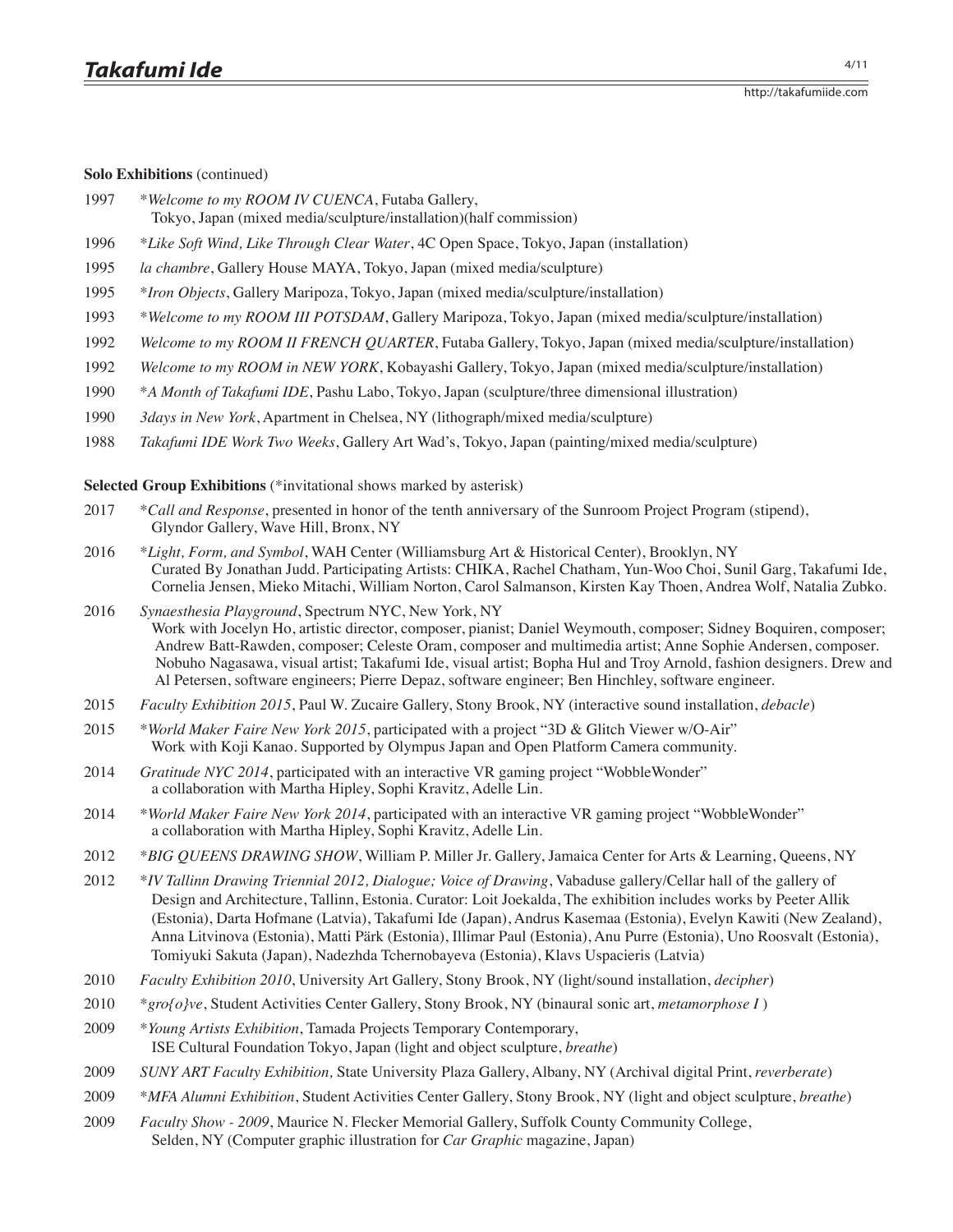# **Selected Group Exhibitions** (continued)

- 2008 *Faculty Exhibition 2008*, University Art Gallery, Stony Brook, NY (light/sound installation, *generate*)
- 2008 \**Sonic Residues*, Student Activities Center Gallery, Stony Brook, NY (light/sound installation, *reverberate*) *Sonic Residues* creates spaces to reflect on the relationships shaped by sonic production and reproduction. The exhibition includes works by Luke DuBois, Grady Gerbracht, Takafumi Ide, Stephen Lee, Annea Lockwood, Nick Fox-Gieg and Christina McPhee, Nobuho Nagasawa, Timothy Nohe, Jxel Rajchenberg, and others. Organized by the Consortium for Digital Arts, Culture and Technology (cDACT) Christa Erickson, Margaret Schedel, and Zabet Patterson.
- 2007 *Art Student Exhibition Summer 2007*, ISE Cultural Foundation Gallery, Soho, NY (light/sound sculpture)
- 2007 *M.F.A. Thesis Exhibition*, University Art Gallery, Stony Brook, NY (light/sound installation, *crossroads*)
- 2007 *CAA NEW YORK AREA MFA EXHIBITION*, Hunter College/Times Square Gallery, New York, NY (light/sound sculpture, *One of Many*)
- 2005 *3.75oz: M.F.A. First-Year Exhibition*, Lawrence Alloway Memorial Gallery, Stony Brook, NY (video/sound installation, *Struggle : Black/White Box*)
- 1994 \**Art Stock*, Tokyo, Japan (In the auction, the artwork purchased by private collection.) (mixed media/sculpture)
- 1993 *Projected Memories*, Awajicho Gallery, Tokyo, Japan (video installation)
- 1992 \**Begegnung Mit Den Anderen (Encountering the others)*, Documenta IX parallel exhibition, Hann. Münden Museum, Hann. Münden, Germany (mixed media/sculpture)(catalogue)

#### **Performance**

2017 "tokihanatsu" collabo-performance at "*The 6th Nakanojo Biennale*, Nakanojo town, Gunma prefecture, Japan. An experimental collaborative live performance between the interdisciplinary media artist: Takafumi Ide and a calligrapher: Setsuhi Shiraishi

#### **Commissions**

|      |               | 2011 - Present Public art June 2011 - June 2021, threshold, Stone Quarry Hill Art Park,<br>Cazenovia, NY (light/sound outdoor sculpture)                                                                                                                                     |
|------|---------------|------------------------------------------------------------------------------------------------------------------------------------------------------------------------------------------------------------------------------------------------------------------------------|
| 2014 | Advertisement | Icon, Art Department, Stony Brook University (logo design/graphic art)                                                                                                                                                                                                       |
| 2014 | Web server    | Gary Mar project (on going), Server side test site, Stony Brook (system design)                                                                                                                                                                                              |
| 2010 | <b>DVD</b>    | We Saw Ourselves: Experiencing Angel Island, Angel Island Centenary Celebration, July 31, 2010,<br>for a DVD project, supported by Angel Island Immigration Station Foundation<br>and Asian American Center at Stony Brook University, NY (DVD design/authoring/encoding)    |
| 2009 |               | Interactive work Mel Pekarsky: Things In The Desert,<br>University Art Gallery, Stony Brook University (authoring interactive digital artist book)                                                                                                                           |
| 2008 | Public art    | April 2008 - May 2011, threshold, Arts Across Campus Outdoor Public Art,<br>The Onondaga Community College, Syracuse, NY (light/sound outdoor sculpture)                                                                                                                     |
| 2008 | Catalogue     | M.F.A. Thesis Exhibition 2008, Stony Brook University (editorial design)                                                                                                                                                                                                     |
| 2007 | <b>DVD</b>    | <b>Situating Hate Stopping Hate:</b><br>15th Annual Conference on Prejudice Reduction, Huntington Hilton, October 22, 2007,<br>for a DVD project, supported by Organization of Chinese Americans and Allstate Foundation,<br>Stony Brook, NY (DVD design/authoring/encoding) |
| 2007 | Certificate   | Nuts and Bolts, Certificate of completion for participants of HABITAT for Humanities,<br>Stony Brook University (graphic design)                                                                                                                                             |
| 2006 | Brochure      | Pathways: Annual Report 2005-2006 College of Arts and Sciences,<br>Stony Brook University (editorial design)                                                                                                                                                                 |
| 2006 | Poster        | SBU Art: MFA and PhD program 2007, Stony Brook University (graphic art)                                                                                                                                                                                                      |
|      |               |                                                                                                                                                                                                                                                                              |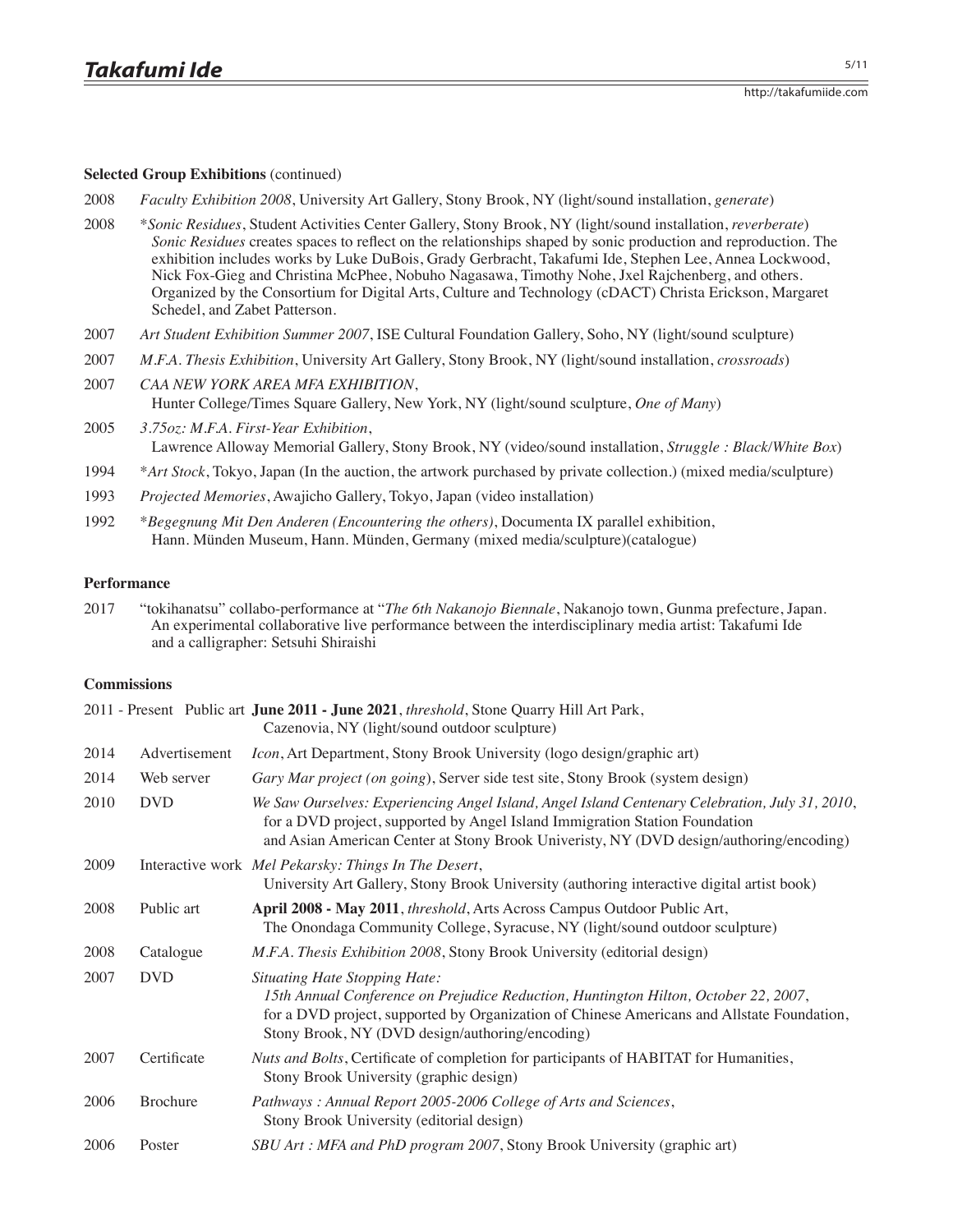| 2006 | Public art           | Long Island Horizon, PSC6 Selden Police Department, Selden, NY (mural painting)                                                                                                                                                                                                                                                                                                     |
|------|----------------------|-------------------------------------------------------------------------------------------------------------------------------------------------------------------------------------------------------------------------------------------------------------------------------------------------------------------------------------------------------------------------------------|
| 2005 | <b>DVD</b>           | Abetting Hate/Abating Hate:<br>13th Annual Conference on Prejudice Reduction, Huntington Hilton, November 22, 2005,<br>for a DVD project, sponsored by a grant from the Allstate Foundation and the Organization of<br>Chinese Americans, distributed at the 13th Annual Conference on Prejudice Reduction,<br>Stony Brook, NY (DVD graphic design/architecture/authoring/encoding) |
| 2005 | <b>DVD</b>           | Noam Chomsky on Chomsky, Language, Mind and Freedom: the Stony Brook Interviews,<br>for a DVD project, a series of interviews taped with Noam Chomsky during his visit on the<br>President's Rotating Stars Program in Philosophy at Stony Brook University, Spring 2003.<br>Completed and published in 2005 (DVD cover and case graphic design)                                    |
| 2005 | <b>DVD</b>           | Bridging the Gap with Michael Chang:<br>Based on an event held at the Charles B. Wang Asian American Center, Stony Brook University,<br>March 18th, 2005. (DVD cover/graphic design)                                                                                                                                                                                                |
| 2005 | CD                   | Silken Rags, for a music CD project, Peter Winkler / Dorothea Cook (CD cover/graphic design)                                                                                                                                                                                                                                                                                        |
| 2004 | Poster               | High Technology Low Anxiety, for a promotion of CELT, Stony Brook University<br>(Multimedia Lab, now called TLT: Teaching, Learning + Technology) (graphic design)                                                                                                                                                                                                                  |
| 2003 | <b>Brochure</b>      | Spring and Fall version, Asahi Shimbun International, New York, NY (editorial/graphic design)                                                                                                                                                                                                                                                                                       |
| 2003 | TV commercial        | Spring and Fall version, Asahi Shimbun International (30 seconds 3D-CG animation/editing)                                                                                                                                                                                                                                                                                           |
| 2002 | Promotion            | BOOKOFF New York, Inc., New York, NY (SD video shooting)                                                                                                                                                                                                                                                                                                                            |
| 2001 | <b>Stage Scenery</b> | Japanese Living Room, for a stage A House on a slope, directed by Yuji Takematsu,<br>Theatre for The New City, New York, NY (stage design/construction)                                                                                                                                                                                                                             |
| 2001 | TV commercial        | Asahi15.com, Asahi Shimbun International (30 seconds 3D-CG animation/editing)                                                                                                                                                                                                                                                                                                       |
| 2001 | Newspaper            | Aggregation in my memory,<br>for new year issue's cover image, Asahi Shimbun International, NY (mixed media/painting)                                                                                                                                                                                                                                                               |
| 1999 |                      | Window display Rabbit & Carrot, for two window displays,<br>The Landmark Tower at Yokohama, Japan (mixed media/sculpture)                                                                                                                                                                                                                                                           |
| 1998 | Studio display       | <i>Iron image of Broadcasting</i> , for a High Definition News program between 1998-2000<br>Nippon Hoso Kyoukai (NHK), Tokyo, Japan (steel sculpture/mixed media)                                                                                                                                                                                                                   |
| 1998 | Magazine             | Netscape vs. Explorer, for a monthly magazine Nikkei Netnavi,<br>Nikkei Business Publications, Inc. Japan (mixed media/sculpture)                                                                                                                                                                                                                                                   |
| 1998 | Advertisement        | Iron Hand, for a poster of East Japan Railway Company Limited (JR-East), Japan (steel sculpture)                                                                                                                                                                                                                                                                                    |
| 1998 | Advertisement        | Green Tea Man & Red Wine Man, Ito En, Ltd., Japan (mixed media/sculpture)                                                                                                                                                                                                                                                                                                           |
| 1997 | Magazine             | Wooden House, for a magazine Nikkei Architecture Mook,<br>Nikkei Business Publications, Inc. Japan (mixed media/sculpture)                                                                                                                                                                                                                                                          |
| 1997 | Advertisement        | Honda car, Honda Auto Terrace<br>(Authorized used car dealer of Honda Motor Co., Ltd.), Japan (mixed media/sculpture)                                                                                                                                                                                                                                                               |
| 1997 | Magazine             | Detail of Roof, for a magazine Nikkei Architecture Mook,<br>Nikkei Business Publications, Inc. Japan (mixed media/sculpture)                                                                                                                                                                                                                                                        |
| 1996 |                      | Window display A Deep Breath of Iron & Light, Nicos Window Gallery, Tokyo, Japan (mixed media/sculpture)                                                                                                                                                                                                                                                                            |
| 1996 | Brochure             | Chairs: works for Kumamoto Table, for a Kumamoto prefecture PR magazine Kumamoto Table,<br>Kumamoto, Japan (mixed media/sculpture)                                                                                                                                                                                                                                                  |
| 1995 | Brochure             | Photos of Iron Works, for a magazine Credit Saison Annual Report,<br>Credit Saison Co., Ltd., Japan (photographs of mixed media/sculpture)                                                                                                                                                                                                                                          |
| 1994 | <b>Stage Scenery</b> | The Wooden Wall, for a stage PERSONA,<br>directed by Miyabi Kato, Japan (stage design/construction)                                                                                                                                                                                                                                                                                 |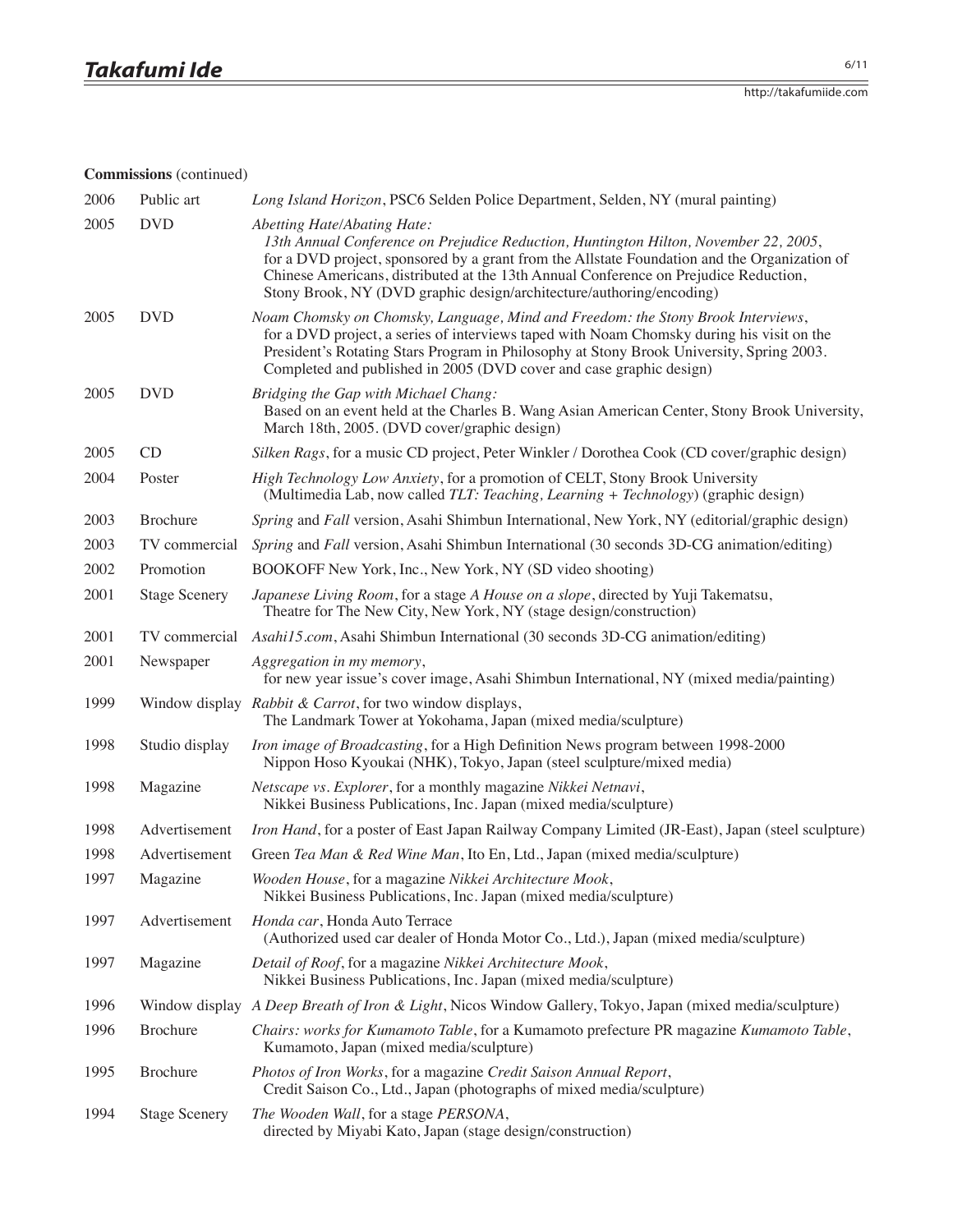# **Commissions** (continued)

| 1994 | Floor display | A Red Pear Christmas, Urayasu Brighton Hotel, Chiba, Japan (mixed media/sculpture)                                                                          |
|------|---------------|-------------------------------------------------------------------------------------------------------------------------------------------------------------|
| 1994 | Movie object  | <i>Ring</i> , for a movie <i>Angel Dust</i> , directed by Sogo Ishii (Silver sculpture)(catalogue)                                                          |
| 1992 | Brochure      | Piano: works for Kumamoto Table, for a Kumamoto prefecture PR magazine Kumamoto Table,<br>Kumamoto, Japan (mixed media/sculpture)                           |
| 1992 |               | Window display Tokyo Electric Power Company Inc., Yokohama, Japan (mixed media/sculpture)(catalogue)                                                        |
| 1992 |               | TV commercial Ando Electric Company, Limited, AD agency by Nippo, Japan (mixed media/sculpture)                                                             |
| 1990 | Advertisement | <i>The Earth</i> , for poster, singer Toshinobu Kubota, CBS/Sony Records, Japan<br>(mixed media/sculpture)(collaborated with photographer, Hitoshi Iwakiri) |

**Screening** (\*invitational events marked by asterisk)

- 2003 *IELI student art show*, CUNY Hunter College, New York, NY (a short film, *Letters from Melony*, poems by Yuko Hidaka, base on a novel, *Cider House Rules*)
- 2001 \**Coney Island Underground Short Film Festival 2001 screening*, The Siberia Bar, New York, NY (short film/video)
- 2000 \**1980-1999 Memorial Art Exhibition*, Parco Gallery, Tokyo, Japan (3D-CG animation, *Meda*)
- 1998 \**TRAVELIN' WORD*, Hiraga Square, Tokyo, Japan (screening video)

#### **Curatorial Projects**

- 2012 *a Piece of Peace,* International open call mail art project, Charles B. Wang Center, Stony Brook University <http://www.facebook.com/apopeace.org>
- 2011 *a Piece of Peace,* International open call mail art project, Charles B. Wang Center, Stony Brook University <http://www.apopeace.org>
- 2010 \**gro{o}ve*, Student Activities Center Gallery, Stony Brook, NY (co-curator; Margaret Schedel, Music Dept. SBU)
- 2006 *SBU Art MFA Open Studio 2006,* west campus MFA headquarters, Stony Brook University
- 2005 *a Piece of Peace,* International open call mail art project, Charles B. Wang Center, Stony Brook University <http://www.apopeace.org>

### **Bibliography**

- 2018 Catalogue: *NAKANOJO BIENNALE 2017*, Nakanojo Town Gunma, Japan. August 2018: pp. -
- 2009 Catalogue: *Young Artists Exhibition*, ISE Cultural Foundation Tokyo, Japan. 15 December 2009: pp.14
- 2008 Onondaga Community College Arts Across Campus Sculpture Space Dedication, Dedication flier. Onondaga Community College, Syracuse, NY. 2 May 2008
- 2007 Projects '07*,* Exhibition catalogue. Islip Art Museum, East Islip, NY. 20 October 2007
- 2002 Copy Cat Redefining Originality, Exhibition catalogue. Islip Art Museum, East Islip, NY. 6 July 2002: pp.5
- 2001 *The 21st Century: Light in the Transparent Era, Healing and Symmetry*, Asahi Shimbun International Satellite Edition, 1 January 2001, sec. 3:1
- 1998 Philip Morris Art Award 1998 "Fianl Selection", Exhibition catalogue. Tokyo: Philip Morris K.K., 20 June 1998: pp.74
- 1996 Illustration Files 1996, Tokyo: Genko-sha, 1996:
- 1995 Illustration, Tokyo: Genko-sha, No. 95 1995:
- 1993 *Iron Objects*, Designers' Workshop. Tokyo: Bijutsu Shuppan-sha, vol.10 No.59 1993: pp.40-41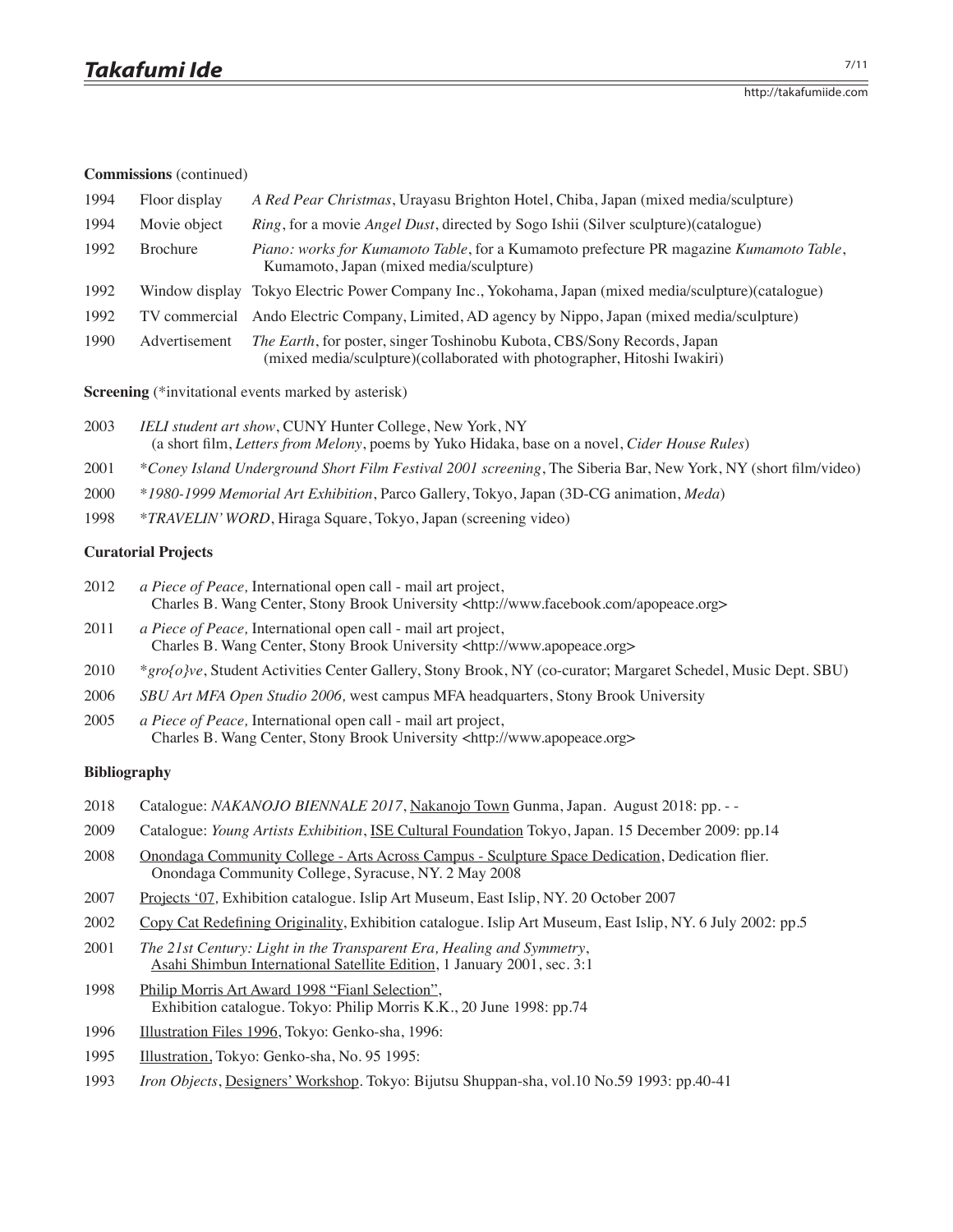#### **Contribution to Books**

- 1996 *Takafumi Ide: Return to New York*. Illustration. Tokyo: Genko-sha, no.99 May 1996: pp.112-115
- 1994 *Welcome to my ROOM -Iron-*. Nisshin. Tokyo: Nisshin Steel Co.,Ltd., vol.481 March 1994: pp.11
- 1992 *Takafumi Ide: Concept of my work*. Community Kanagawa. Kanagawa: Tokyo Electric Power Co., no.685 April 1992: back cover

# **Citation**

1999 (photo: *Iron Hand*) *Dimensional Illustrators Annual Award Winners USA*. Graphis. 320 March/April 1999: pp.155

#### **Reviews**

- 2016 Abdulsalam, Shahida. *Memory Reconfigured in WAH: Light, Form, and Symbol*. Wahcenter.net. 23 April 2016. New York, NY. 13 Oct. 2016 <http://wahcenter.net/2016/04/memory-reconfigured-in-wah-light-form-and-symbol/>
- 2016 Vanderwerff, Jania. *DWAH: Light, Form, and Symbol*. Wahcenter.net. 15 April 2016. New York, NY. 13 Oct. 2016 <http://wahcenter.net/2016/04/wah-light-form-and-symbol-2/>
- 2012 Mellor, Carl. *Digital Down-Lows*. Syracusenewtimes.com. 2 May 2012. Syracuse, NY. 23 Jan. 2013 <http://www.syracusenewtimes.com/newyork/article-5813-digital-down-lows.html>
- 2011 Goodman, Jonathan. *Takafumi Ide*, Sculpture. Vol.30 No.5 June 2011 Sculpture Magazine, Washington DC: pp.68
- 2011 Rushworth, Katherine. *New OCC exhibit may ask too much of the casual observer*. Syracuse.com. 13 March 2011. Syracuse, NY. 23 Jan. 2013 <http://blog.syracuse.com/cny/2011/03/new\_occ\_exhibit\_may\_ask\_too\_much\_of\_the\_casual\_observer.html>
- 2010 Dollinger, Arielle. *Staller Art Gallery Opens 2010 Faculty Art Exhibit*, The Stony Brook Statesman. Vol. LIV, issue 4 20 September. 2010: pp.6 : 23 Jan. 2013 < https://dspace.sunyconnect.suny.edu/handle/1951/57335>
- 2009 Rafferty, Rebecca. *ART REVIEW: "Propagate" Immaculate conceptual.* CITY 8 April 2008. Rochester, NY. 10 Oct. 2010 <http://www.rochestercitynewspaper.com/entertainment/art/2009/04/ART-REVIEW-Propagate/>
- 2008 Pearson, James. *Arts in Review 2007-2008: Sonic Residues*. SBGradMag. 27 May 2008. Stony Brook, NY. 13 Nov. 2009 <http://archive.sbgradmag.org/node/353/>
- 2008 Billmyer, Steven. *OCC dedicates two sculptures today*. Syracuse.com. 2 May 2008. Syracuse, NY. 23 Jan. 2013 <http://www.syracuse.com/news/index.ssf/2008/05/occ\_dedicates\_two\_sculptures\_t.html>
- 2007 Goleas, Janet M. *Working the Rooms*. Islip Art Museum, East Islip, NY. 23 Jan. 2013 <http://islipartmuseum.org/reviews/review09.html>
- 2007 *Stony Brook's Masters*. The Stony Brook Statesman. Vol. L Issue 46 19 April 2007: pp.13 23 Jan. 2013 < https://dspace.sunyconnect.suny.edu/handle/1951/43625>
- 2007 *MFA Thesis Exhibit*. The Stony Brook PRESS. Vol. XXVII Issue 12 28 March 2007: pp.24
- 2007 *MFA Thesis Exhibit at Staller Center*. HAPPENINGS. Vol. 16 Issue 13 21 March 2007: pp.3
- 2006 Cockroft, James. *TAKAFUMI IDE'S "PROPAGATE*. SBGradMag. 27 September 2006. Stony Brook, NY. 13 Nov. 2009 <http://archive.sbgradmag.org/node/60/>
- 2005 Harrison, Helen. A. *ART REVIEW; Islip Show Sets Sail on a Metaphor 'Boats'*. New York Times. 21 August 2005: 23 Jan. 2013 <http://query.nytimes.com/gst/fullpage.html?res=9F04E2DC133EF932A1575BC0A9639C8B63&sec=&s
- pon=&pagewanted=all>
- 2005 Schultz, Natalie. *3.75oz: MFA First-Year Exhibition*, The Stony Brook PRESS. Vol. XXVI issue 14 2006: pp.15-16
- 2005 Gawade, Tajes. *Wang Center Exhibits Peace Through Artwork*, The Stony Brook Statesman. Vol. XLIX, issue 22 2005: pp.1, 11 / 23 Jan. 2013 < https://dspace.sunyconnect.suny.edu/handle/1951/43551>
- 2003 Harrison, Helen. A. *ART REVIEW; The Timeless Beauty Of the Human Body 'Noah's Ark'*. New York Times. 13 July 2003: 23 Jan. 2013 < http://query.nytimes.com/gst/fullpage.html?res=9407EFDF163CF930A25754C0A9659C
- 8B63&sec=&spon=&pagewanted=all>
- 1996 Illustration Tokyo: Genko-sha, No. 99 1996: pp.15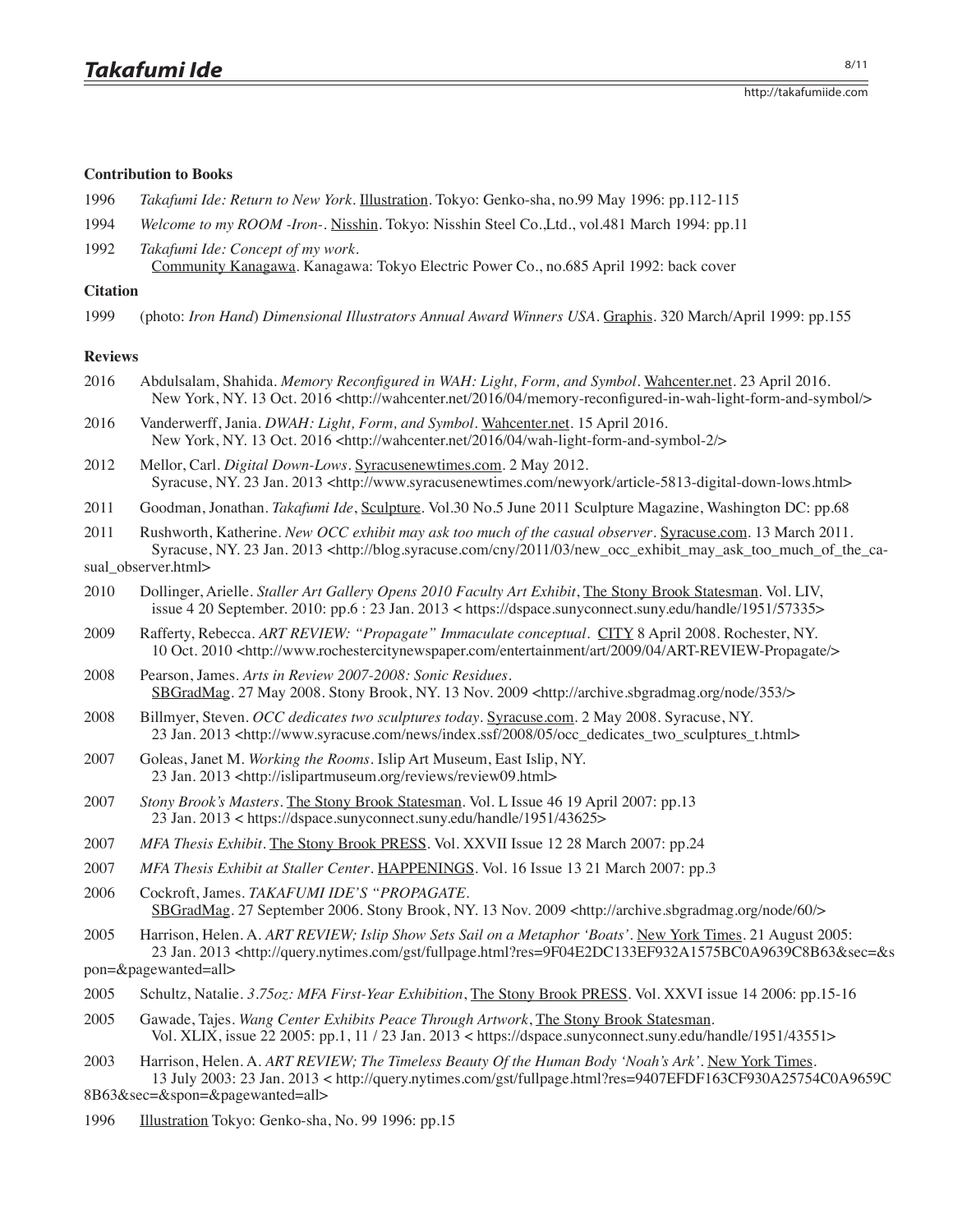### **Juror/Community Service**

2010 Juror For installation category, 2010 International Computer Music Conference (ICMC 2010), NY

#### **Invited Lecture and Talk**

- 2016 Artist's Talk for past and recent work*, the beauty of ephemeral life*, Paul W. Zuccaire Gallery, Stony Brook, NY
- 2015 Panelist, *Art & Technology panel discussion*, Paul W. Zuccaire Gallery, Stony Brook, NY Mmoderator: Andrew Uroskie, Panelists: Melissa F. Clarke, Stephanie Dinkins, Tali Hinkis, Takafumi Ide, Nobuho Nagasawa, Margaret Schedel, Lorraine Walsh.
- 2013 Artist's Talk for past and recent work*, the beauty of ephemeral life*, NYU ITP Summer Camp, New York University, NY
- 2011 Artist's Talk for work *accord* (drawing installation)*,* The Gallery, Onondaga Community College, Syracuse, NY
- 2010 Artist's Talk for *Takafumi Ide / Life is fleeting; therefore, life is beautiful (propagate, generate, reverberate,* and *escalate),* AC Institute, New York, NY
- 2010 Artist's Talk for *Emotional Echo: Separation (crossroads, breathe, and transpose)*, Guest poet: Sharon Mesmer, ISE Art Gallery, ISE Cultural Foundation, New York, NY
- 2010 Artist's Talk for works, *observe*, Sunroom Project Space, Glyndor Gallery, Wave Hill, Bronx, NY
- 2010 Artist's Talk for works, *decipher*, Second Street Gallery, Charlottesville, VA
- 2010 Artist's Talk/Lecture for works, *propagate* and *reverberate*, Castle Gallery, College of New Rochelle, New Rochelle, NY
- 2009 Panelist, *Life After An MFA Degree from Stony Brook, MFA Alumni Exhibition*, SAC Gallery, Stony Brook, NY
- 2009 Artist's Talk for a work, *propagate*, Hartnett Gallery, University of Rochester, Rochester, NY
- 2008 Artist's Talk for a work, *generate*, University Art Gallery, Stony Brook, NY
- 2008 Lecture for *ephemeral human life and its beauty*, Interviewed for a full-time tenure track position in New Media, Western Michigan University, MI
- 2008 Artist's Talk for a work, *threshold*, Art Across Campus program, Onondaga Community College, Syracuse, NY

#### **Professional Experience**

| $2014$ - Present | Part-time Creative Director, in a design office, Long Island, New York                                                                                                                                                                                                                                                                                          |  |
|------------------|-----------------------------------------------------------------------------------------------------------------------------------------------------------------------------------------------------------------------------------------------------------------------------------------------------------------------------------------------------------------|--|
| $2007 - 2014$    | Part-time Freelance Graphic Designer, New York, NY                                                                                                                                                                                                                                                                                                              |  |
| $2000 - 2014$    | Part-time Freelance Illustrator / digital illustration, New York/Tokyo, Japan                                                                                                                                                                                                                                                                                   |  |
| $2012 - 2014$    | Photo Technician, Art Department, Stony Brook University, from Spring 2012 to present<br>Responsibilities: Darkroom/Shooting Studio/Equipment supervisor (purchasing and maintaining)                                                                                                                                                                           |  |
| $2008 - 2014$    | Digital Technician, Art Department, Stony Brook University, Spring 2008 and from Spring 2009 to present<br>Responsibilities: Digital equipment supervisor (purchasing and checking out/in)<br>Students' exhibition advisor (developing idea and installing digital equipment)<br>Supervising large format archival digital prints (Epson 9900, 9800, 4800, etc) |  |
| 1996 - 2010      | Periodical illustration for a monthly car magazine Car Graphic,<br>Nigensha Publishing Co., Ltd., Japan (two dimensional computer graphic illustration)                                                                                                                                                                                                         |  |
| $2004 - 2006$    | Graduate Assistant as Senior Designer / Producer, Center for Excellence in Learning and Teaching<br>(TLT: Media Lab for Teaching, Learning, and Technology), Stony Brook University:<br>Web/Poster graphic design, Video/Flash/Animation Editing, and DVD Editing/Mastering                                                                                     |  |
| 1991 - 1999      | Freelance Illustrator/Graphic designer, Tokyo, Japan                                                                                                                                                                                                                                                                                                            |  |
| 1991             | Designer, Concept International, Inc., Tokyo, Japan                                                                                                                                                                                                                                                                                                             |  |
| 1990             | Freelance Graphic designer, Tokyo, Japan                                                                                                                                                                                                                                                                                                                        |  |
| 1987             | Part-time Assistant Designer, Nippon Design Center, Inc., Tokyo, Japan                                                                                                                                                                                                                                                                                          |  |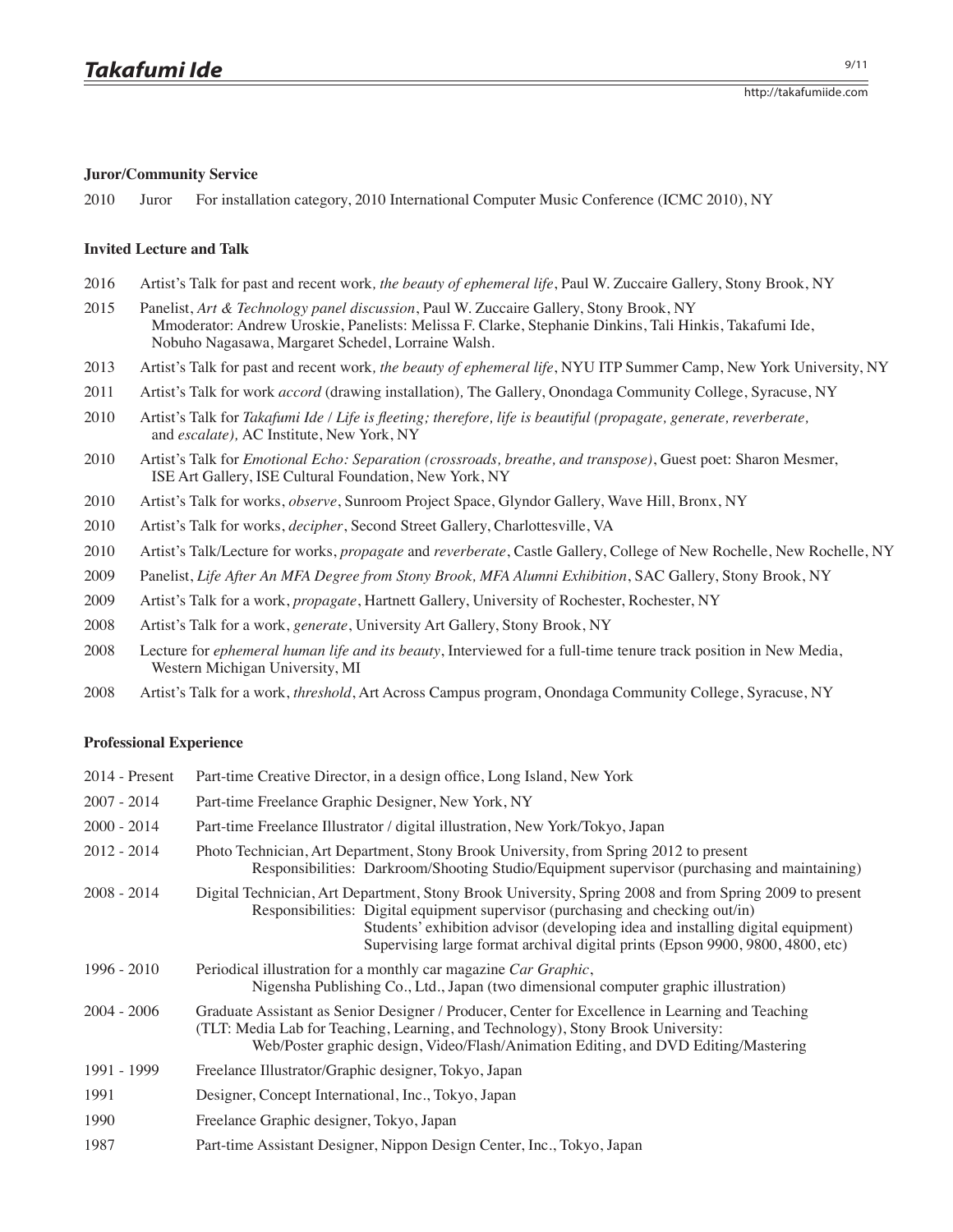# **Teaching Experience**

| 2014 - Present | Instructional Support Techician, Art Department, Stony Brook University<br>Studio Managing Workshop (ARS299: Photo Studio / Darkroom), Fall 2014 - Fall 2015                                                                                |
|----------------|---------------------------------------------------------------------------------------------------------------------------------------------------------------------------------------------------------------------------------------------|
| 2016           | Instructor, Synaesthesia Playground - the making of a (multi/trans/inter)media performance,<br>NYU ITP Summer Camp, New York University, NY / co-instructor: Pierre Depaz                                                                   |
| 2015           | Instructor, Easy 3D Modeling and Printing with Tinkercad and Makerbot, NYU ITP Summer Camp,<br>New York University, NY / co-instructor: Don Undeen                                                                                          |
| 2009 - 2014    | Lecturer, Art Department, Stony Brook University                                                                                                                                                                                            |
|                | Advanced Directed Projects in Studio Theory and Practice (ARS487)                                                                                                                                                                           |
|                | Student; Ashley Valla, Light and Color, Digital Photography                                                                                                                                                                                 |
|                | Internship (ARS488), Spring 2014                                                                                                                                                                                                            |
|                | Student; Junchen Chen, Photographer for Craft Center, Stony Brook University                                                                                                                                                                |
|                | Studio Managing Workshop (ARS299: Photo Studio / Darkroom), Spring 2014<br>Studio Managing Workshop (ARS299: Photo Studio / Darkroom), Fall 2013                                                                                            |
|                | Introductory Digital Art (ARS225), Summer 2013                                                                                                                                                                                              |
|                | Introductory Digital Art (ARS225), Spring 2013                                                                                                                                                                                              |
|                | Studio Managing Workshop (ARS299: Photo Studio / Darkroom), Spring 2013                                                                                                                                                                     |
|                | Internship (ARS488), Spring 2013                                                                                                                                                                                                            |
|                | Student; Ja Young Lee: Career Center Graphic Designer, Stony Brook University                                                                                                                                                               |
|                | Student; Emma Chylinski: Graphic Designer at The Statesman, Stony Brook University                                                                                                                                                          |
|                | Graduate Teaching Practicum (ARS531), Spring 2013                                                                                                                                                                                           |
|                | Student; Catherine Katsafouros: Teaching Assistant for ARS225                                                                                                                                                                               |
|                | Intermediate Digital Art: Design (ARS324), Fall 2012                                                                                                                                                                                        |
|                | Studio Managing Workshop (ARS299: Photo Studio / Darkroom), Fall 2012<br>Theory and Practice of Digital Art: Print (ARS325), Spring 2012                                                                                                    |
|                | Senior Honors Project in Studio Art (ARS495), Spring 2012                                                                                                                                                                                   |
|                | Student; Xue Chen, Digital Art projects (Digital Photo print and interactive art),<br>a winner of President Purchase Award, Senior Show, Stony Brook University                                                                             |
|                | Internship (ARS488), Spring 2012                                                                                                                                                                                                            |
|                | Student; Kasumi Takehara: Web Design Assistant in NYC                                                                                                                                                                                       |
|                | Studio Managing Workshop (ARS299), Spring 2012                                                                                                                                                                                              |
|                | Intermediate Digital Art: Design (ARS324), Fall 2011                                                                                                                                                                                        |
|                | Theory and Practice of Digital Art: Web Art (ARS327), Fall 2011                                                                                                                                                                             |
|                | Internship (ARS488), Fall 2011<br>Student; Chen Xue: Photo/Digital Photo Editing Assistant in NYC                                                                                                                                           |
|                | Student; Christina Cho: Photo/Web Design Assistant in NYC                                                                                                                                                                                   |
|                | Theory and Practice of Digital Art: Print (ARS325), Spring 2011                                                                                                                                                                             |
|                | Senior Honors Project in Studio Art (ARS495), Spring 2011                                                                                                                                                                                   |
|                | Student; Ester Kwan, Book projects (Photo book and Journal Book)<br>Student; Tommy Lin, Illustration project                                                                                                                                |
|                | Theory and Practice of Digital Art: Print (ARS325), Fall 2010                                                                                                                                                                               |
|                | Theory and Practice of Digital Art: Print (ARS325), Spring 2010<br>Student; Alex Adams, a winner of Hanae Mori Parfums' Gift Box Design Student Contest 2010                                                                                |
|                | Theory and Practice of Digital Art: Print (ARS325), Fall 2009<br>Student; Akane Hayakawa, selected in Flux'09 Student Design Competition<br>Student; Sachie Hayashida, a winner of Hanae Mori Parfums' Gift Box Design Student Contest 2009 |
|                | Theory and Practice of Digital Art: Print (ARS325), Spring 2009<br>Student; Esther Kwon, a winner of Provost's Office Art Prize 2009, Stony Brook University                                                                                |
|                |                                                                                                                                                                                                                                             |